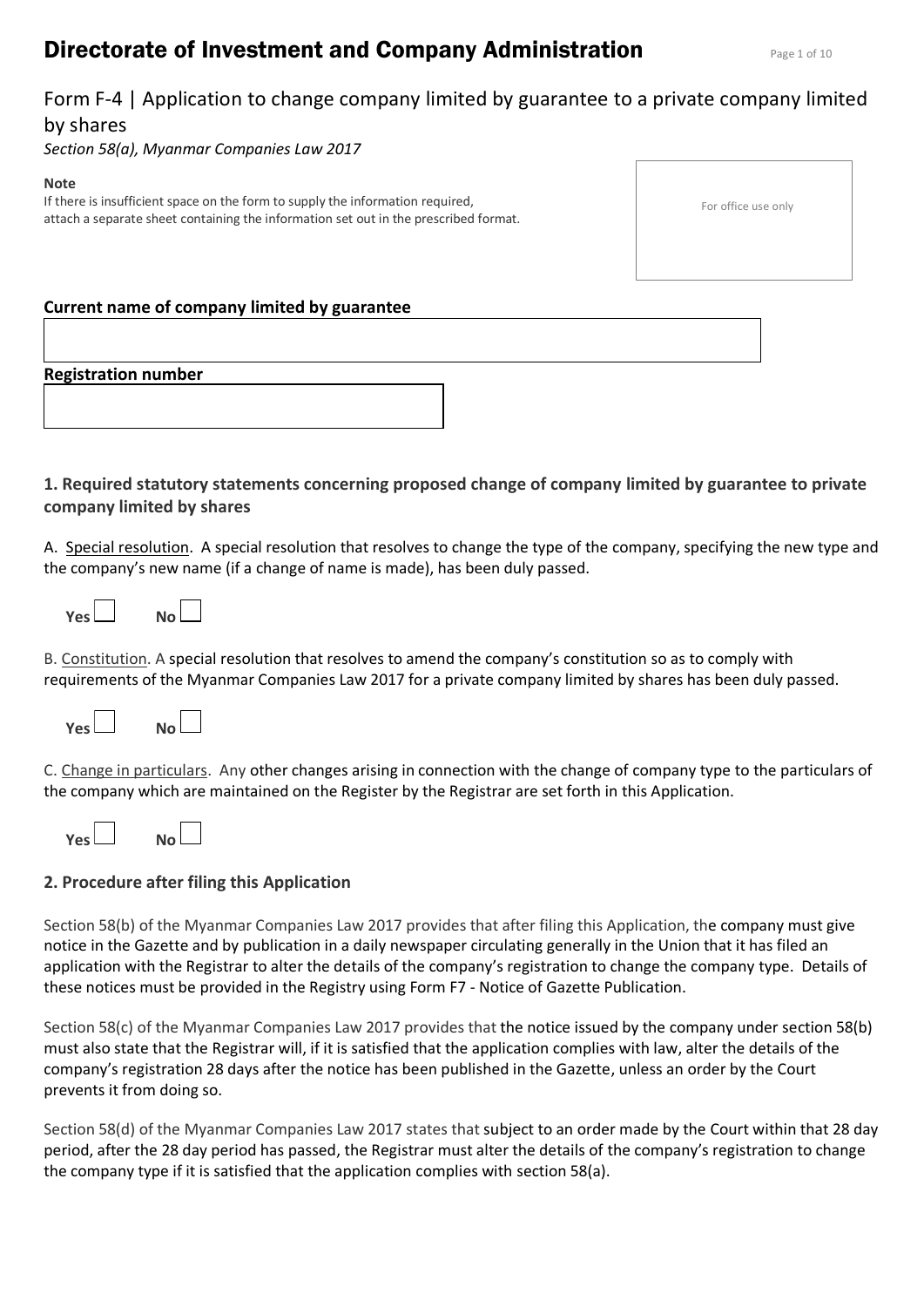Section 58(e) of the Myanmar Companies Law 2017 provides that a change of company type takes effect when the Registrar alters the details of the company's registration to change the company type and the Registrar must give the company a new certificate of registration after it alters the details of the company in the register. The company's name is the name specified in the new certificate of registration issued by the Registrar.

### **3. Proposed new name of company**

*Note: must have "Limited" or "Ltd." as the last word of its name* **Proposed name of company in English (required)** 

**Proposed name of company in Myanmar language (optional)** 

If the proposed name of company is identical to, or closely resembles, the name of a company which is already registered, the name can only be used if the other company is in the course of being dissolved and a copy of the dissolving company's consent is attached to this Application, if applicable.

# **4. Upon the change the company will be a foreign company:** Yes

*A "foreign company" means a company incorporated in the Union in which an overseas corporation or other foreign person (or combination of them) owns or controls, directly or indirectly, an ownership interest of more than thirty-five per cent.*

# **5. Upon the change the company will be a small company:**  $Yes \Box$  **No**  $\Box$

*A "small company" means a company, other than a public company or subsidiary of a public company, which satisfies the following conditions:* 

*(a) it and its subsidiaries have no more than 30 employees (or such other number as may be prescribed under this Law); and*

*(b) it and its subsidiaries had annual revenue in the prior financial year of less than 50,000,000 Kyats in aggregate (or such other amount as may be prescribed under this Law).*

# **6. Name, address and other information for each director**

*By signing this Application, the company affirms that the persons named below are the directors of the company. The company attests that each person named as a director has consented in writing to act in this capacity.*

- *Notes 1) The company must hold evidence of each director's written consent with the company records.*
	- *2) At least one director must be ordinarily resident in the Union.*
	- *3) You must provide the name and address for each director in English. You may also provide the name in Myanmar language. 4) If there are more than 3 directors please submit additional pages with this Application that contain the*
	- *required information.*
	- *5) A copy of each director's national registration card (N.R.C) for Myanmar citizens and passport for foreign citizens <i>must* be *attached to this Application.*

# **A. First director**

**Full name in English (required)**

**Former name of this person, if applicable, in English** 

**Full name in Myanmar (optional)**

**Former name of this person, if applicable, in Myanmar language (optional)**



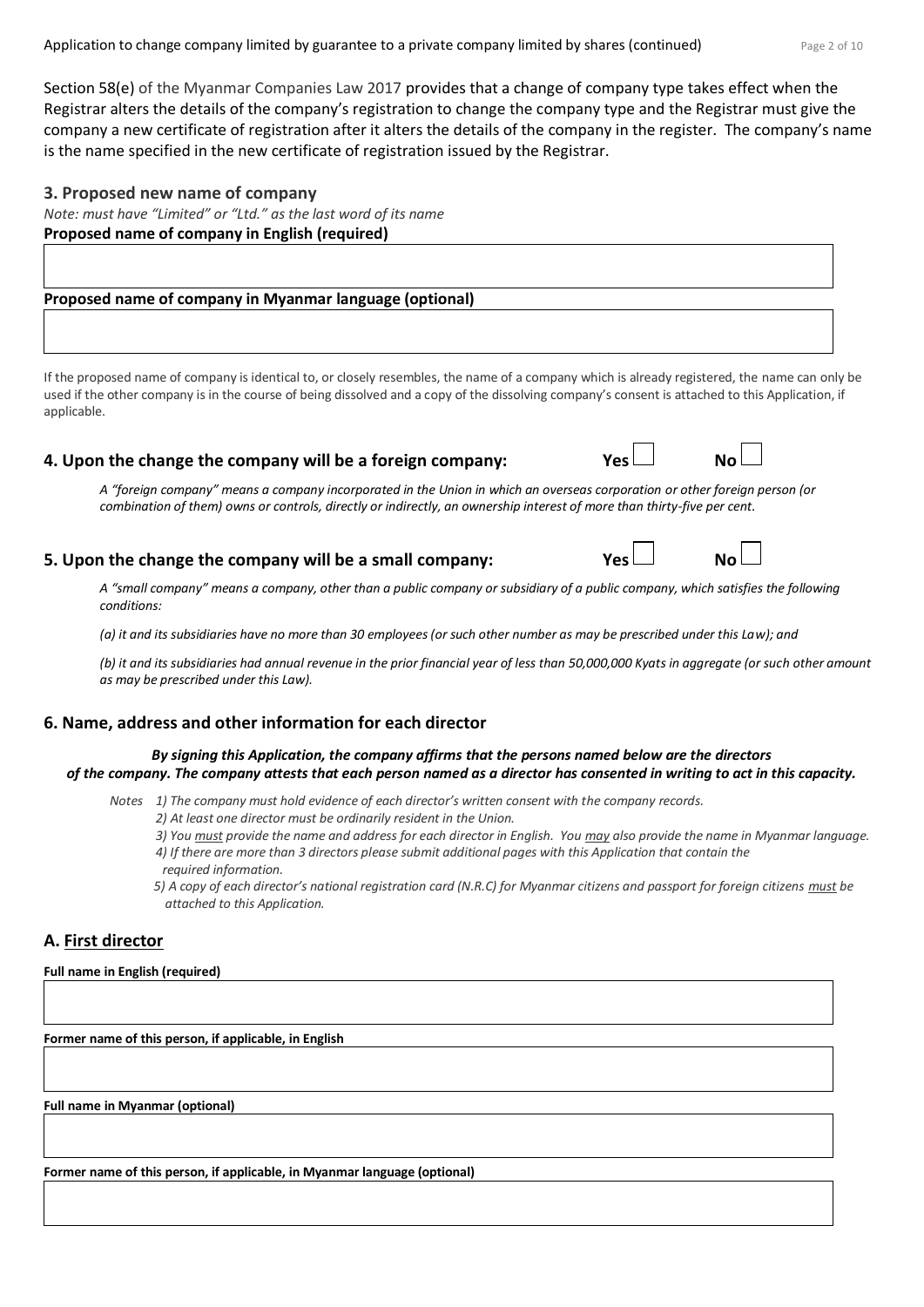| <b>Nationality</b>                                                                                 | N.R.C. (for Myanmar citizens) / Passport (for foreign citizens only) |                     |
|----------------------------------------------------------------------------------------------------|----------------------------------------------------------------------|---------------------|
|                                                                                                    |                                                                      |                     |
| Other nationalities, if applicable                                                                 |                                                                      |                     |
|                                                                                                    |                                                                      |                     |
| <b>Business occupation, if any</b>                                                                 |                                                                      |                     |
|                                                                                                    |                                                                      |                     |
| Date of birth<br>Gender                                                                            |                                                                      |                     |
| Male<br>Female                                                                                     |                                                                      |                     |
| Usual residential address for this director in English (required)<br>Street number and street name |                                                                      |                     |
|                                                                                                    |                                                                      |                     |
| Unit, level, etc. (if applicable)                                                                  |                                                                      |                     |
|                                                                                                    |                                                                      |                     |
| Quarter/City/Township                                                                              |                                                                      |                     |
|                                                                                                    |                                                                      |                     |
| State/Region                                                                                       | Country                                                              | Postcode (optional) |
|                                                                                                    |                                                                      |                     |
| Email address (optional, but an email is required to receive notifications)                        |                                                                      |                     |
|                                                                                                    |                                                                      |                     |
| Phone Number (optional, but a phone number is required to receive notifications)                   |                                                                      |                     |
|                                                                                                    |                                                                      |                     |
| <b>B.</b> Second director                                                                          |                                                                      |                     |
| <b>Full name in English (required)</b>                                                             |                                                                      |                     |
|                                                                                                    |                                                                      |                     |
| Former name of this person, if applicable, in English                                              |                                                                      |                     |
|                                                                                                    |                                                                      |                     |
| <b>Full name in Myanmar (optional)</b>                                                             |                                                                      |                     |
|                                                                                                    |                                                                      |                     |
| Former name of this person, if applicable, in Myanmar language (optional)                          |                                                                      |                     |
|                                                                                                    |                                                                      |                     |
| <b>Nationality</b>                                                                                 | N.R.C. (for Myanmar citizens) / Passport (for foreign citizens only) |                     |
|                                                                                                    |                                                                      |                     |
| Other nationalities, if applicable                                                                 |                                                                      |                     |
|                                                                                                    |                                                                      |                     |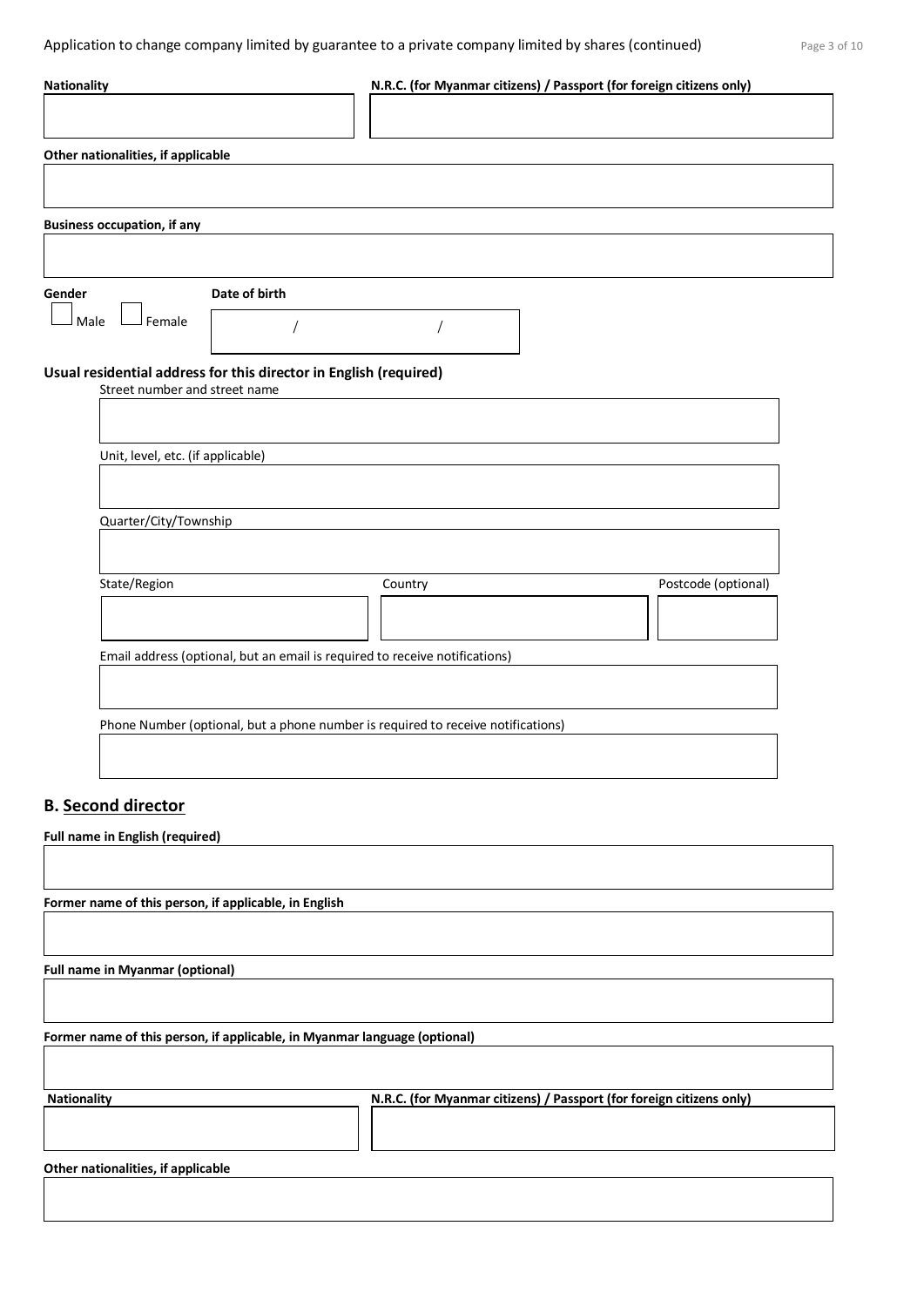| Page 4 of 10 |  |  |  |
|--------------|--|--|--|
|--------------|--|--|--|

| Female<br>Male<br>Usual residential address for this director in English (required)<br>Street number and street name<br>Unit, level, etc. (if applicable)<br>Quarter/City/Township<br>State/Region<br>Country | Date of birth |                     |
|---------------------------------------------------------------------------------------------------------------------------------------------------------------------------------------------------------------|---------------|---------------------|
|                                                                                                                                                                                                               |               |                     |
|                                                                                                                                                                                                               |               |                     |
|                                                                                                                                                                                                               |               |                     |
|                                                                                                                                                                                                               |               |                     |
|                                                                                                                                                                                                               |               |                     |
|                                                                                                                                                                                                               |               | Postcode (optional) |
|                                                                                                                                                                                                               |               |                     |
| Email address (optional, but an email is required to receive notifications)                                                                                                                                   |               |                     |

# **C. Third director**

| Full name in English (required)                                           |                                                                      |
|---------------------------------------------------------------------------|----------------------------------------------------------------------|
|                                                                           |                                                                      |
|                                                                           |                                                                      |
| Former name of this person, if applicable, in English                     |                                                                      |
|                                                                           |                                                                      |
|                                                                           |                                                                      |
| <b>Full name in Myanmar (optional)</b>                                    |                                                                      |
|                                                                           |                                                                      |
|                                                                           |                                                                      |
| Former name of this person, if applicable, in Myanmar language (optional) |                                                                      |
|                                                                           |                                                                      |
|                                                                           |                                                                      |
| <b>Nationality</b>                                                        | N.R.C. (for Myanmar citizens) / Passport (for foreign citizens only) |
|                                                                           |                                                                      |
|                                                                           |                                                                      |
| Other nationalities, if applicable                                        |                                                                      |
|                                                                           |                                                                      |
|                                                                           |                                                                      |
| <b>Business occupation, if any</b>                                        |                                                                      |
|                                                                           |                                                                      |
|                                                                           |                                                                      |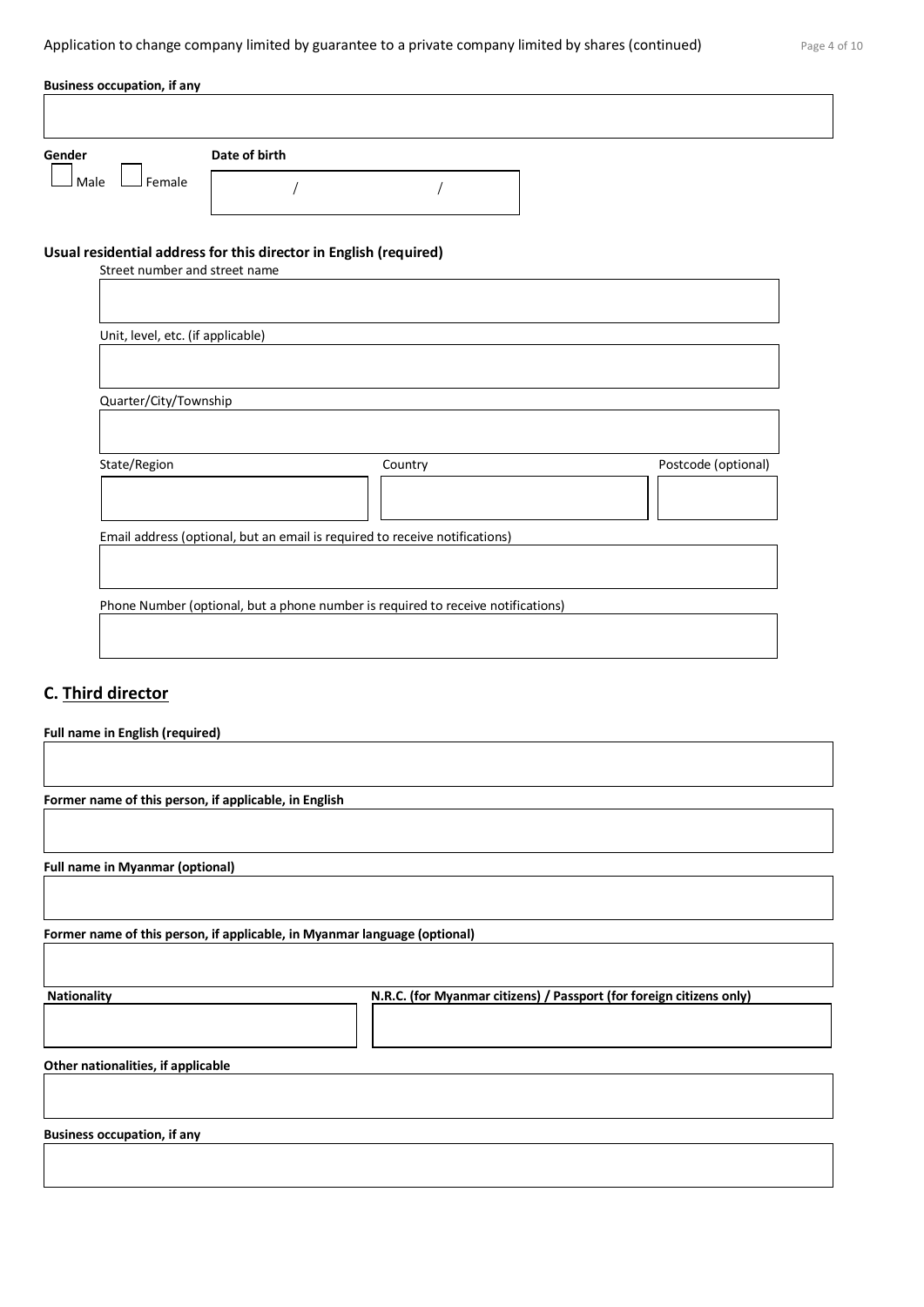Application to change company limited by guarantee to a private company limited by shares (continued) Page 5 of 10

| Gender |          | Date of birth |  |
|--------|----------|---------------|--|
| l Male | J Female |               |  |

### **Usual residential address for this director in English (required)**

| Street number and street name     |                                                                                  |                     |
|-----------------------------------|----------------------------------------------------------------------------------|---------------------|
|                                   |                                                                                  |                     |
|                                   |                                                                                  |                     |
| Unit, level, etc. (if applicable) |                                                                                  |                     |
|                                   |                                                                                  |                     |
|                                   |                                                                                  |                     |
| Quarter/City/Township             |                                                                                  |                     |
|                                   |                                                                                  |                     |
|                                   |                                                                                  |                     |
| State/Region                      | Country                                                                          | Postcode (optional) |
|                                   |                                                                                  |                     |
|                                   |                                                                                  |                     |
|                                   | Email address (optional, but an email is required to receive notifications)      |                     |
|                                   |                                                                                  |                     |
|                                   |                                                                                  |                     |
|                                   | Phone Number (optional, but a phone number is required to receive notifications) |                     |
|                                   |                                                                                  |                     |
|                                   |                                                                                  |                     |
|                                   |                                                                                  |                     |

## **7. Name, address and other information for secretary, if applicable**

A company may have a secretary, but this is not required.

### *By signing this Application, the company affirms that the person named below is the secretary of the company. The company attests that the person named as secretary has consented in writing to act in this capacity.*

*Note: 1) The company must hold evidence of the secretary's written consent with the company records. 2) A copy of the secretary's national registration card (N.R.C) for Myanmar citizens and passport for foreign citizens must be attached to this Application.*

**Full name in English (required)**

**Former name of this person, if applicable, in English**

**Full name in Myanmar (optional)**

**Former name of this person, if applicable, in Myanmar language (optional)**

**Nationality N.R.C. (for Myanmar citizens) / Passport (for foreign citizens only)**

**Other nationalities, if applicable**

**Business occupation, if any**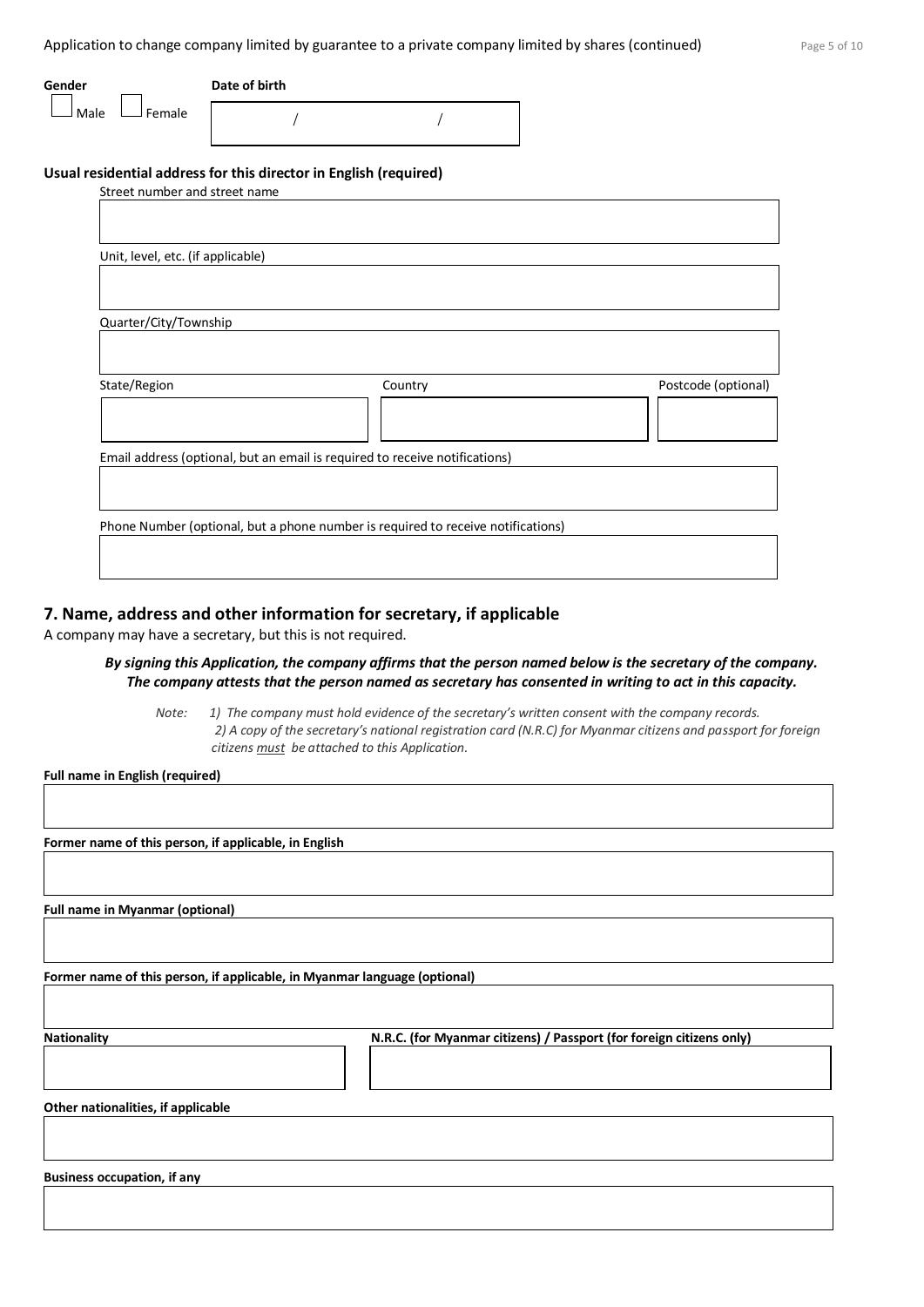Application to change company limited by guarantee to a private company limited by shares (continued) Page 6 of 10

| Gender |                           | Date of birth |
|--------|---------------------------|---------------|
|        | $\Box$ Male $\Box$ Female |               |

/ /

## **Usual residential address in English (required)**

| Street number and street name     |         |                     |
|-----------------------------------|---------|---------------------|
|                                   |         |                     |
|                                   |         |                     |
|                                   |         |                     |
| Unit, level, etc. (if applicable) |         |                     |
|                                   |         |                     |
|                                   |         |                     |
| Quarter/City/Township             |         |                     |
|                                   |         |                     |
|                                   |         |                     |
|                                   |         |                     |
| State/Region                      | Country | Postcode (optional) |
|                                   |         |                     |
|                                   |         |                     |
|                                   |         |                     |
| Email address                     |         |                     |
|                                   |         |                     |
|                                   |         |                     |
| Phone Number                      |         |                     |
|                                   |         |                     |
|                                   |         |                     |

# **8. Registered office address in English**

| Street number and street name |  |
|-------------------------------|--|
|                               |  |

| Unit, level, etc. (if applicable) |         |                     |
|-----------------------------------|---------|---------------------|
|                                   |         |                     |
|                                   |         |                     |
| Quarter/City/Township             |         |                     |
|                                   |         |                     |
| State/Region                      | Country | Postcode (optional) |
|                                   |         |                     |
|                                   |         |                     |

# **9. Address of principal place of business in the Union in English (if different to registered office)**

Street number and street name

| Unit, level, etc. (if applicable) |         |                     |
|-----------------------------------|---------|---------------------|
|                                   |         |                     |
| Quarter/City/Township             |         |                     |
| State/Region                      | Country | Postcode (optional) |
|                                   |         |                     |
|                                   |         |                     |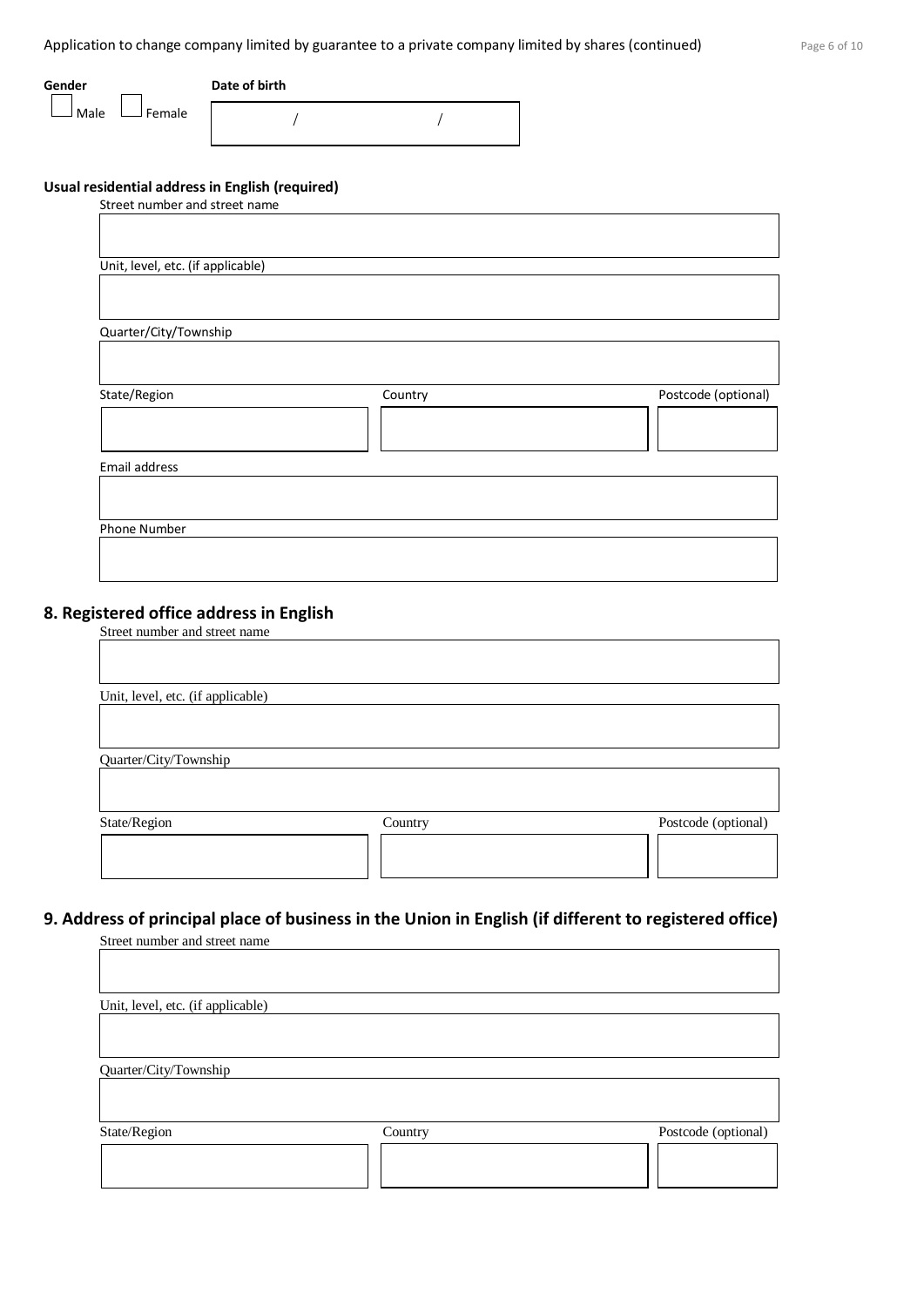Application to change company limited by guarantee to a private company limited by shares (continued)  $P_{\text{age}}$  7 of 10

### **10. Share capital**

| A. Total number of shares of all classes to be issued by the company:                      |     |    |
|--------------------------------------------------------------------------------------------|-----|----|
| B. The currency in which the company's share capital is to be denominated:<br>(MMK or USD) |     |    |
| C. Does the company have an ultimate holding company?                                      | Yes | No |

*This question only applies if the company has a member which is a corporate entity. "Ultimate holding company", in relation to a body corporate, means a body corporate that is a holding company of the first-mentioned body corporate and is itself not a subsidiary of any body corporate.*

#### **Name of ultimate holding company**

**Registration number (if applicable) Jurisdiction of incorporation**

#### **D. Share capital structure**

| Share class code | Full title of class if not listed in the share<br>class code table below | Total number<br>of shares | Total amount paid on<br>these shares (if<br>applicable) | Total amount unpaid<br>on these shares (if<br>applicable) |
|------------------|--------------------------------------------------------------------------|---------------------------|---------------------------------------------------------|-----------------------------------------------------------|
|                  |                                                                          |                           |                                                         |                                                           |
|                  |                                                                          |                           |                                                         |                                                           |
|                  |                                                                          |                           |                                                         |                                                           |

*The following are standard share codes that may be used to complete the table above. If the company will have a class of shares that does not appear in this table below please enter the full title of the class in the space provided above.*

| Share class code | <b>Full title of share class</b> |
|------------------|----------------------------------|
| <b>ORD</b>       | Ordinary                         |
| Α                | Class A shares                   |
| B                | Class B shares                   |
|                  | Class C shares                   |
| <b>EMP</b>       | Employee's shares                |
| <b>MGM</b>       | Management shares                |
| <b>RED</b>       | Redeemable shares                |
| PRF              | Preference shares                |
| <b>REDP</b>      | Redeemable-Preference shares     |

### **11. Members**

### **Instructions for completing member information**

*If there is insufficient space please attach additional pages with this Application containing the required information.*

### **Number of members**

A private company may have no more than fifty (50) members. However—

a) Shares held by employees of the company do not count towards this 50-members limit; and

b) If two or more persons hold shares jointly, they are treated as one member. For joint members, provide the particulars of each person on a separate sheet and indicate that the shares are jointly held.

### *By signing this Application, the company attests that each person named as a member has consented in writing to act in this capacity and subscribe for the shares to be allotted to them.*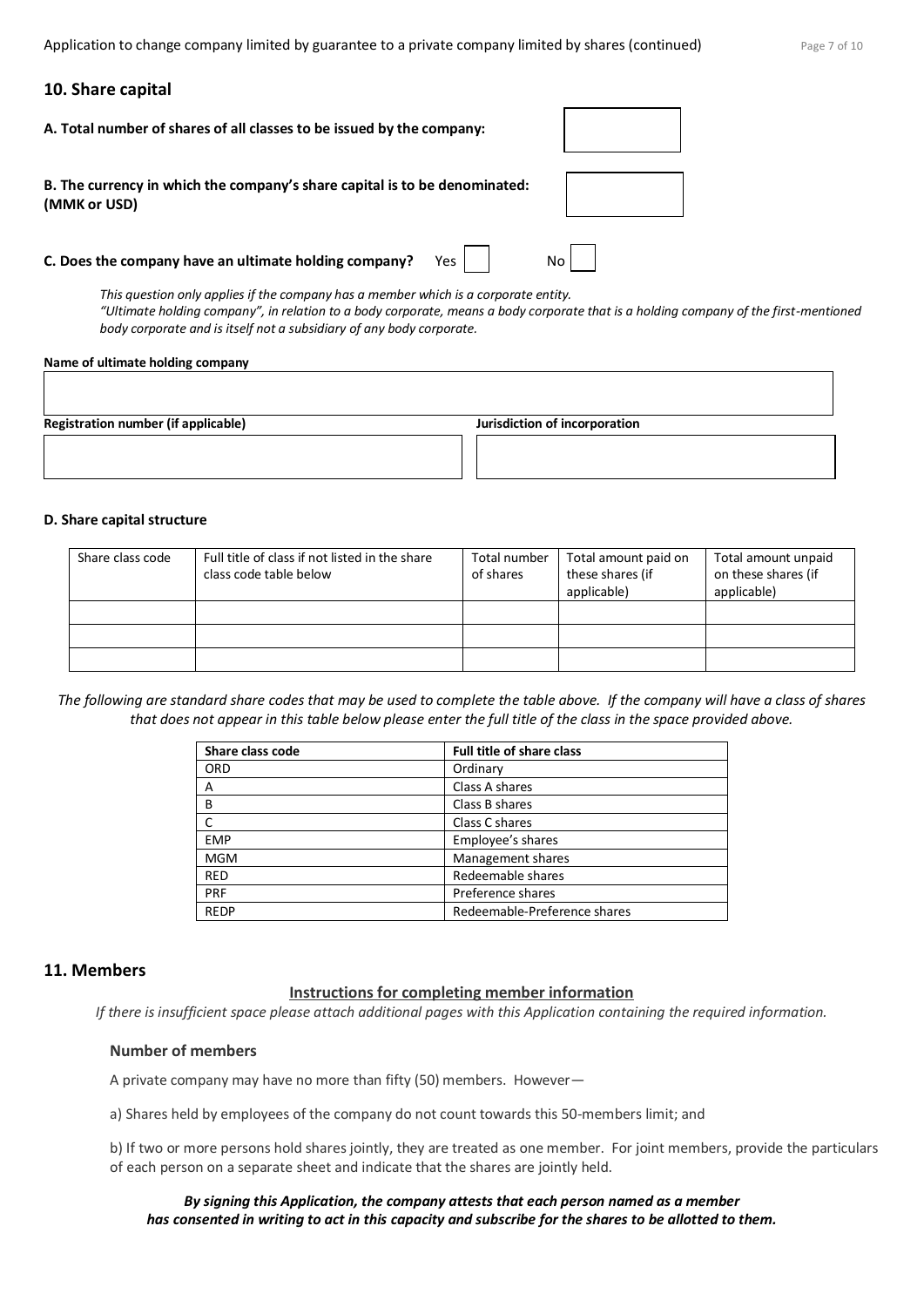# **A. Members that are natural persons**

# **i) First member that is a natural person**

| <b>Nationality</b>                                                    | N.R.C. (for Myanmar citizens) / Passport (for foreign citizens only) |  |
|-----------------------------------------------------------------------|----------------------------------------------------------------------|--|
|                                                                       |                                                                      |  |
| Other nationalities, if applicable                                    |                                                                      |  |
|                                                                       |                                                                      |  |
| Date of birth<br>Gender                                               |                                                                      |  |
| J Female<br>Male                                                      |                                                                      |  |
| <b>Address in English (required)</b><br>Street number and street name |                                                                      |  |
|                                                                       |                                                                      |  |
| Unit, level, etc. (if applicable)                                     |                                                                      |  |
|                                                                       |                                                                      |  |
| Quarter/City/Township                                                 |                                                                      |  |

# **Shareholding details**

| Share class code | Full title of class if not listed in the<br>share class code table | Total number<br>of shares | Total amount paid on<br>these shares (if<br>applicable) | Total amount unpaid<br>on these shares (if<br>applicable) |
|------------------|--------------------------------------------------------------------|---------------------------|---------------------------------------------------------|-----------------------------------------------------------|
|                  |                                                                    |                           |                                                         |                                                           |
|                  |                                                                    |                           |                                                         |                                                           |
|                  |                                                                    |                           |                                                         |                                                           |

## **ii) Second member that is a natural person**

| <b>Full name in English (required)</b>   |                                                                      |
|------------------------------------------|----------------------------------------------------------------------|
| Full name in Myanmar language (optional) |                                                                      |
|                                          |                                                                      |
| <b>Nationality</b>                       | N.R.C. (for Myanmar citizens) / Passport (for foreign citizens only) |
|                                          |                                                                      |
| Other nationalities, if applicable       |                                                                      |
|                                          |                                                                      |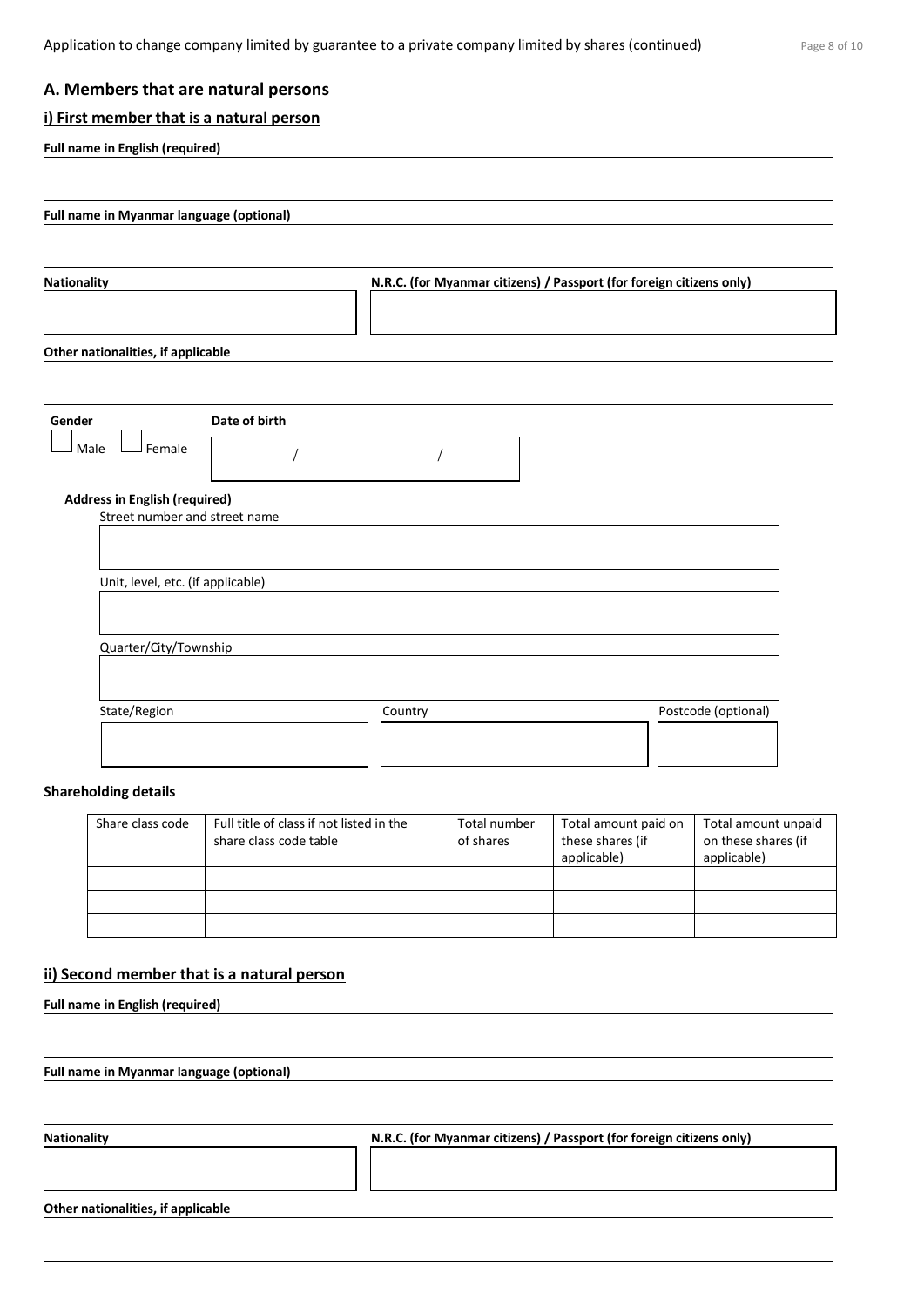| Gender                               | Date of birth |         |                     |
|--------------------------------------|---------------|---------|---------------------|
| Female<br>Male                       |               |         |                     |
| <b>Address in English (required)</b> |               |         |                     |
| Street number and street name        |               |         |                     |
|                                      |               |         |                     |
|                                      |               |         |                     |
| Unit, level, etc. (if applicable)    |               |         |                     |
|                                      |               |         |                     |
|                                      |               |         |                     |
| Quarter/City/Township                |               |         |                     |
|                                      |               |         |                     |
|                                      |               |         |                     |
| State/Region                         |               | Country | Postcode (optional) |
|                                      |               |         |                     |
|                                      |               |         |                     |
|                                      |               |         |                     |

### **Shareholding details**

| Share class code | Full title of class if not listed in the<br>share class code table | Total number<br>of shares | Total amount paid on<br>these shares (if<br>applicable) | Total amount unpaid<br>on these shares (if<br>applicable) |
|------------------|--------------------------------------------------------------------|---------------------------|---------------------------------------------------------|-----------------------------------------------------------|
|                  |                                                                    |                           |                                                         |                                                           |
|                  |                                                                    |                           |                                                         |                                                           |
|                  |                                                                    |                           |                                                         |                                                           |

### **B. Members that are corporate entities**

### **Name of company**

| <b>Registration number</b>                                                                                          | Jurisdiction of incorporation |
|---------------------------------------------------------------------------------------------------------------------|-------------------------------|
|                                                                                                                     |                               |
| Address in English in home jurisdiction (for entities not registered in the Union)<br>Street number and street name |                               |
|                                                                                                                     |                               |
|                                                                                                                     |                               |
|                                                                                                                     |                               |
| Unit, level, etc. (if applicable)                                                                                   |                               |

| State/Region | Country | Postcode (optional) |
|--------------|---------|---------------------|
|              |         |                     |
|              |         |                     |

# **Shareholding details**

| Share class code | Full title of class if not listed in the<br>share class code table | Total number<br>of shares | Total amount paid on<br>these shares (if<br>applicable) | Total amount unpaid<br>on these shares (if<br>applicable) |
|------------------|--------------------------------------------------------------------|---------------------------|---------------------------------------------------------|-----------------------------------------------------------|
|                  |                                                                    |                           |                                                         |                                                           |
|                  |                                                                    |                           |                                                         |                                                           |
|                  |                                                                    |                           |                                                         |                                                           |